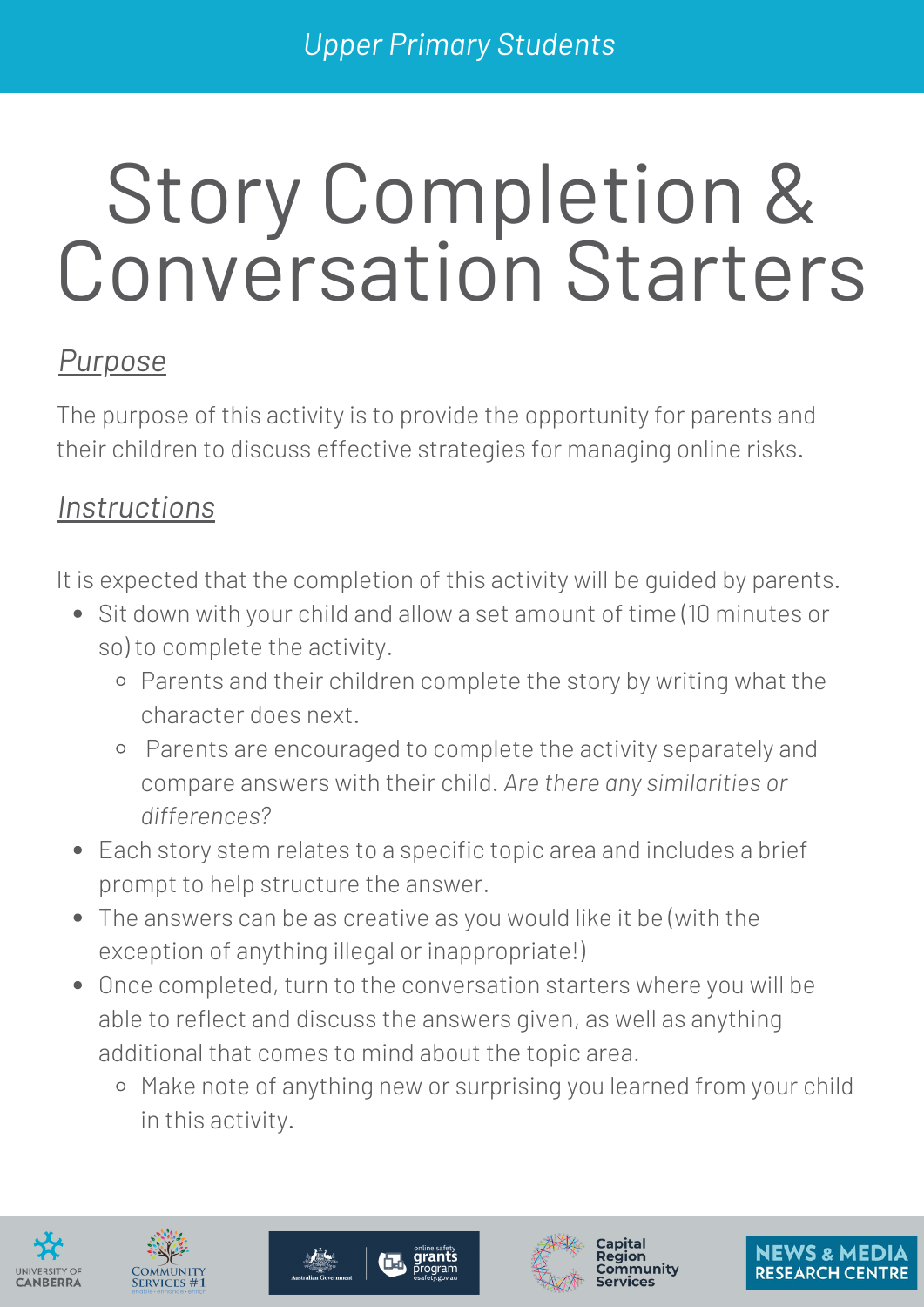





#### TOPIC AREA: HARMFUL ONLINE CONTENT

Please read the following hypothetical scenario and complete the story by writing in full sentences. Think about how the character might feel in this situation, and what the character might do next in the story to try to resolve the issue.

*George, age 10, was watching videos of dogs playing on YouTube. Because YouTube was on autoplay, it kept recommending new videos for George. After watching several cute videos, a video appeared showing someone throwing stones at a dog. George loves dogs and was very confused and upset by what he saw. (Source: eSafety Commissioner)*

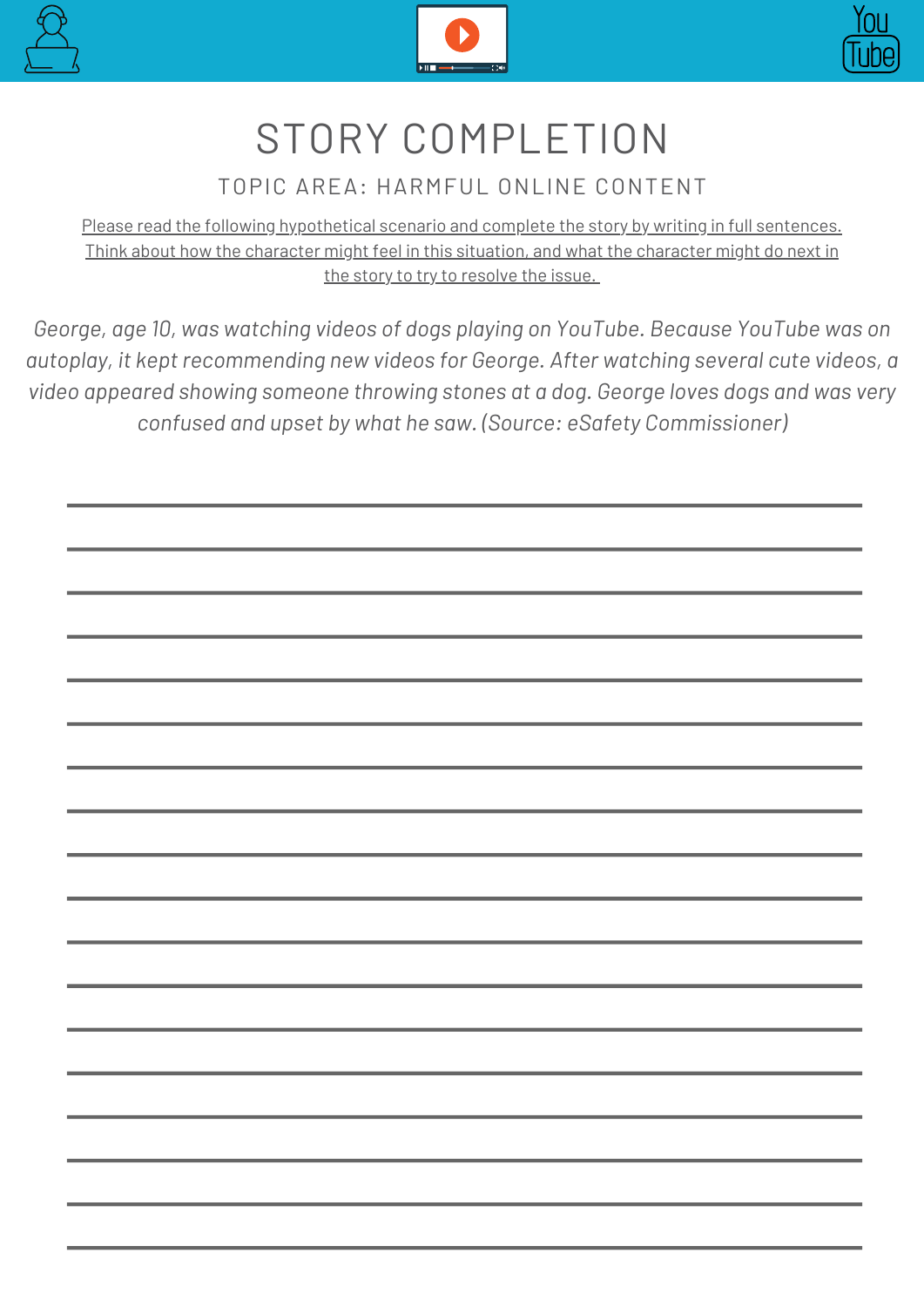





#### TOPIC AREA: HARMFUL ONLINE CONTENT

Please read the following hypothetical scenario and complete the story by writing in full sentences. Think about how the character might feel in this situation, and what the character might do next in the story to try to resolve the issue.

Phoebe, aged 13, was sent an email from a classmate asking her to check out a link to a site *called www.boredatschool.com.au. The site had links to entertaining videos, games and memes. Some of the links were funny, but Phoebe came across one which linked to a video of a child being hit and hurt. Afterwards, Phoebe couldn't get the image out of her mind. (Source: eSafety Commissioner)*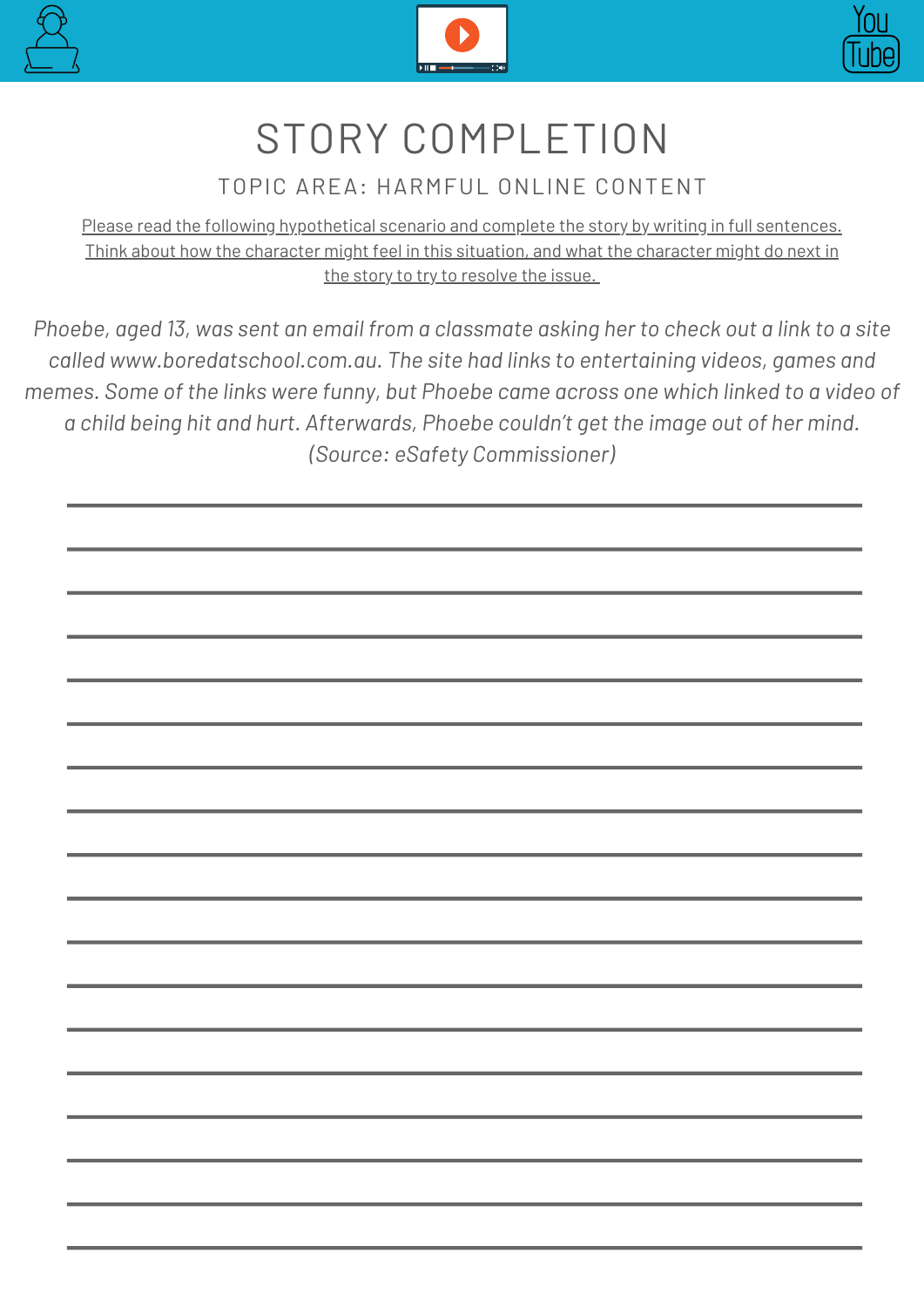





#### TOPIC AREA: UNWANTED CONTACT

Please read the following hypothetical scenario and complete the story by writing in full sentences. Think about how the character might feel in this situation, and what the character might do next in the story to try to resolve the issue.

*Mandy, aged 11, has started playing an online game that includes chatting with people she* doesn't know outside of the game It's fun and her big brothers do it all the time so she thinks it *must be safe. The game has an age recommendation of 10+. Recently, someone has been sending her lots of messages, and it's beginning to make her feel uncomfortable.*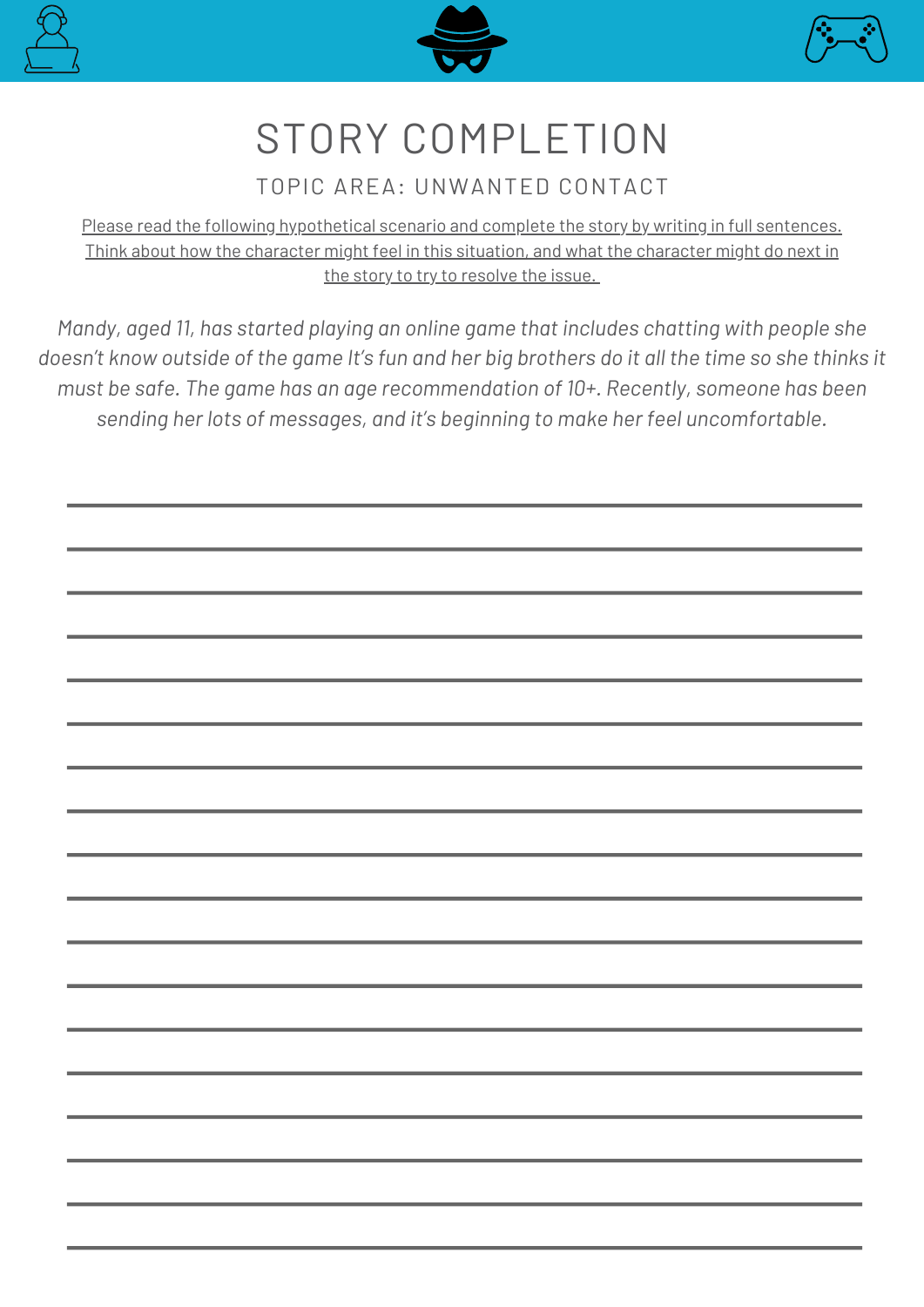





#### TOPIC AREA: UNWANTED CONTACT

Please read the following hypothetical scenario and complete the story by writing in full sentences. Think about how the character might feel in this situation, and what the character might do next in the story to try to resolve the issue.

Raffi, aged 12, has been invited to duet with a stranger on a singing app. They love the same *singer. Raffi's duet partner then invites her to sing a song with very adult themes. She loves the* song but would be embarrassed and thinks she will get in trouble if anyone in her family was sent *the link to view it. (Source: eSafety Commissioner)*